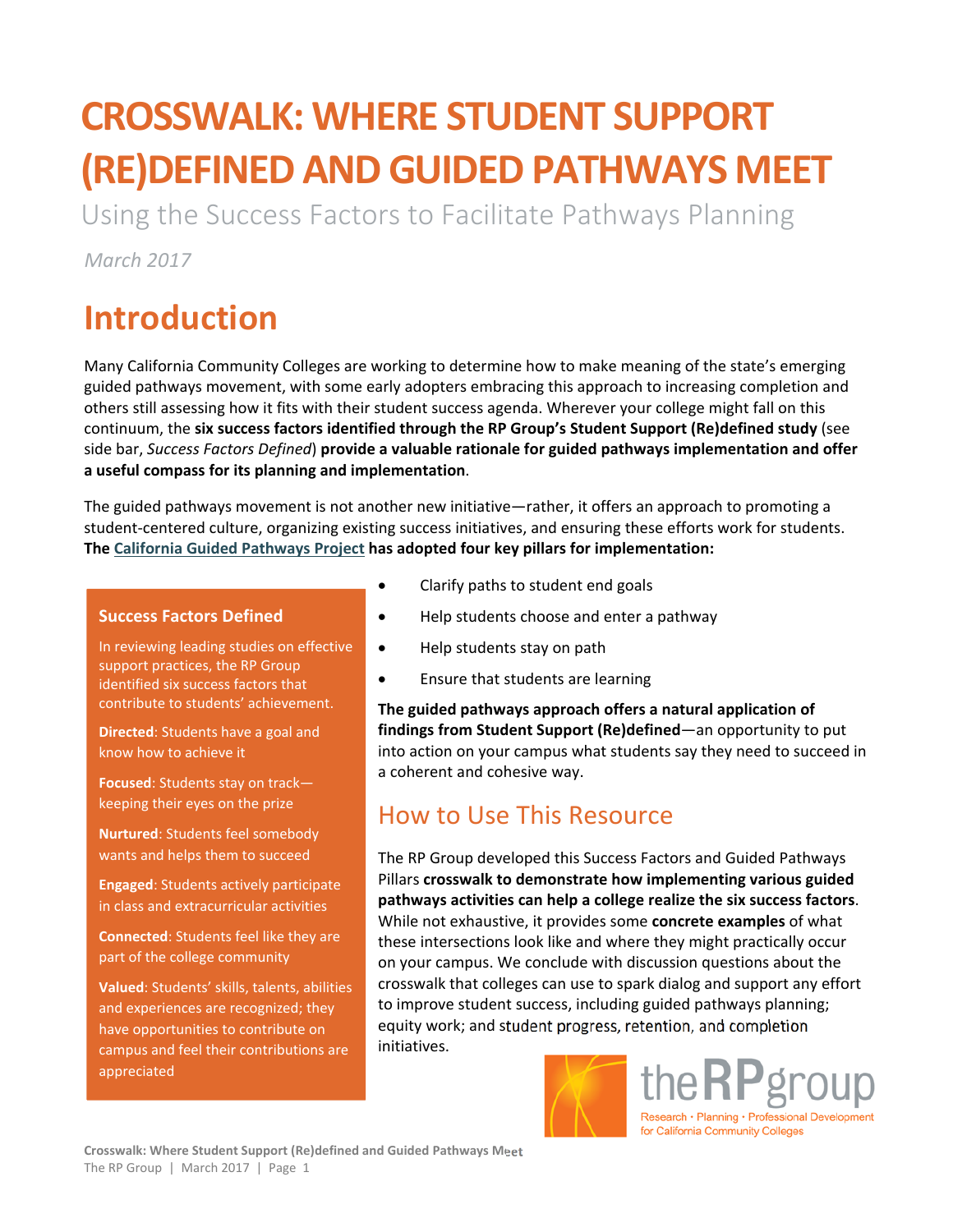### **CROSSWALK: SUCCESS FACTORS + GUIDED PATHWAYS PILLARS**

| PILLAR 1: CLARIFYING PATHS TO STUDENT END GOALS |                                                                                                                                                                                                                        |                                                                                                                                                                                                                         |  |
|-------------------------------------------------|------------------------------------------------------------------------------------------------------------------------------------------------------------------------------------------------------------------------|-------------------------------------------------------------------------------------------------------------------------------------------------------------------------------------------------------------------------|--|
| <b>Success Factor</b>                           | <b>Intersection</b>                                                                                                                                                                                                    | <b>Implementation Strategies</b>                                                                                                                                                                                        |  |
| <b>Directed</b>                                 | Articulating the value proposition for enrolling in the college in<br>general, and a pathway in particular, allows students to visualize<br>the academic and career benefits of completing their goals.                | Orientation • Counseling • First Year<br>Experience • Information sources (e.g.,<br>catalog, website, program webpage)                                                                                                  |  |
|                                                 | Offering students a clear set of courses and actions provides<br>students an opportunity to identify a clear goal and then know<br>what they need to do to achieve that goal.                                          | Curriculum design • Program design •<br>Connecting academic work to<br>employment • Transfer application<br>timeline • Assistance with job<br>preparation (e.g., resume building,<br>interview preparation, job search) |  |
|                                                 | Embedding real-world application into pathways enables<br>students to make a clear connection between their college<br>experience and their educational/career goals-establishing the<br>value of a college education. | Service learning . Internships .<br>Contextualized teaching and learning .<br>Project-based learning                                                                                                                    |  |

| PILLAR 2: HELPING STUDENTS CHOOSE AND ENTER A PATHWAY |                                                                                                                                                                                                                                                                           |                                                                                                       |  |
|-------------------------------------------------------|---------------------------------------------------------------------------------------------------------------------------------------------------------------------------------------------------------------------------------------------------------------------------|-------------------------------------------------------------------------------------------------------|--|
| <b>Success Factor</b>                                 | <b>Intersection</b>                                                                                                                                                                                                                                                       | <b>Implementation Strategies</b>                                                                      |  |
| <b>Directed</b>                                       | In addition to providing pathways, students need guidance in<br>selecting a program of study based on their skills, interests, and<br>goals and developing a personalized education plan to map out<br>exactly what they will need to do in order to achieve their goals. | Career counseling . Education plans .<br>Success courses · Bridge programs ·<br>First Year Experience |  |
| <b>Focused</b>                                        | When students have a clear path to achieving their goal, they<br>are able to see themselves completing in a realistic way, which<br>in turn, keeps them motivated.                                                                                                        | <b>Education plans</b>                                                                                |  |
|                                                       | Students are more willing to take the steps necessary when they<br>can see how those steps lead them to their goals.                                                                                                                                                      | <b>Education plans</b>                                                                                |  |
|                                                       | If students see a connection between basic skills coursework and<br>their intended program of study, they are more likely to persist.                                                                                                                                     | Contextualized teaching and learning                                                                  |  |
|                                                       | Students need to know what it takes to be successful in college<br>and where support is available.                                                                                                                                                                        | Success courses · Bridge programs ·<br>First Year Experience                                          |  |
| <b>Connected</b>                                      | Students are likely to feel a sense of belonging when they are<br>part of a pathways community with student peers pursuing<br>similar goals.                                                                                                                              | Academic and/or career communities .<br>Pathway orientation                                           |  |
| <b>Nurtured</b>                                       | Providing one-on-one support to students in selecting their<br>pathway is a sign of caring about their future success.                                                                                                                                                    | Academic and career counseling .<br>Faculty advising                                                  |  |
| <b>Engaged</b>                                        | Students indicate they can successfully complete basic skills<br>courses when they have adequate support.                                                                                                                                                                 | Supplemental instruction •<br>Acceleration • Co-requisites                                            |  |
|                                                       | Students more actively participate in their learning when they<br>see a relevant connection between their coursework and their<br>broader educational and career goals.                                                                                                   | Contextualization .<br>Real-world application                                                         |  |
|                                                       | Encouraging students to take at least 9 units in their program of<br>study during the first year can lead to higher completion rates.                                                                                                                                     | Introductory pathway and/or major<br>courses                                                          |  |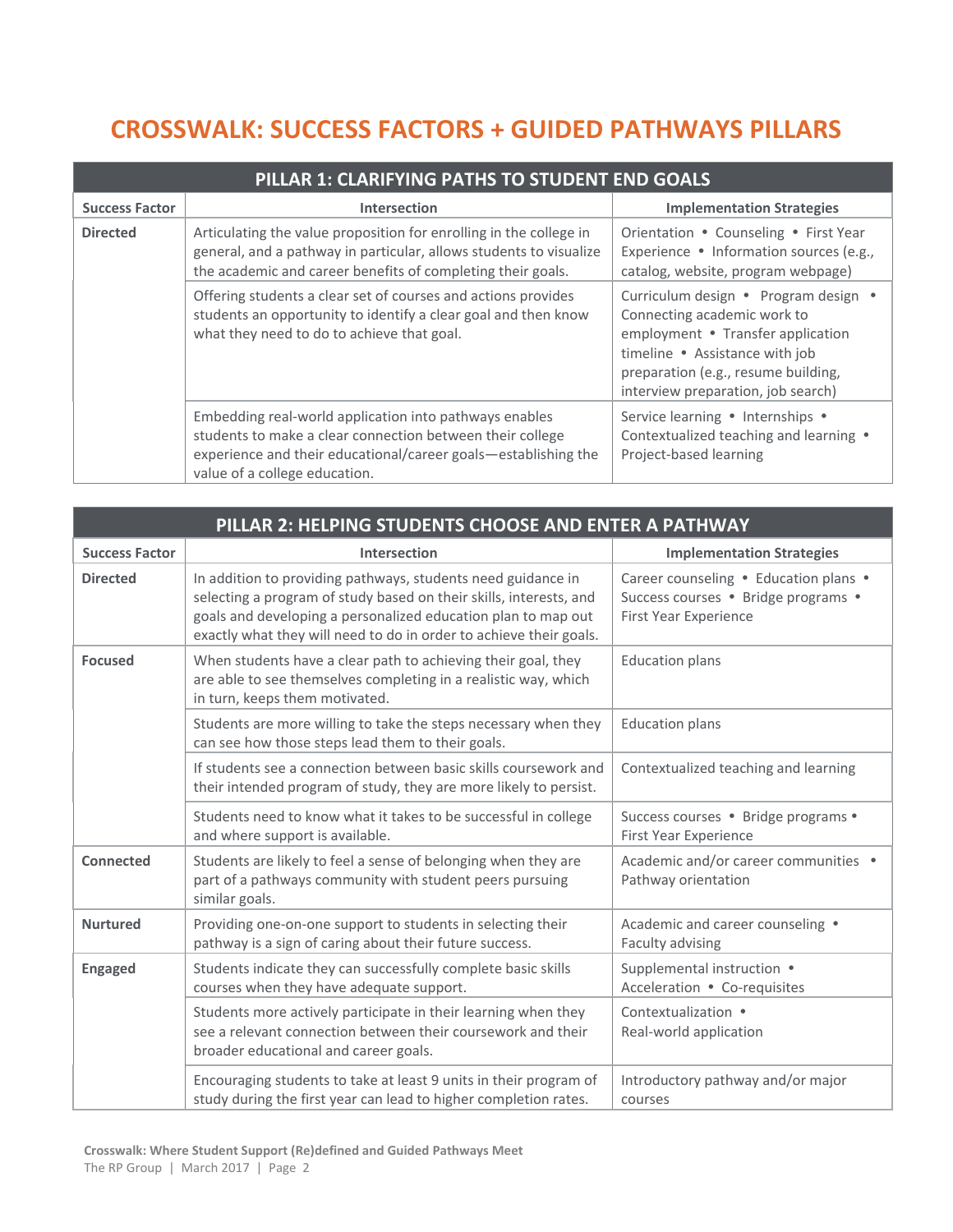| PILLAR 3: HELPING STUDENTS STAY ON PATH |                                                                                                                                                                                                               |                                                                                                             |  |  |
|-----------------------------------------|---------------------------------------------------------------------------------------------------------------------------------------------------------------------------------------------------------------|-------------------------------------------------------------------------------------------------------------|--|--|
| <b>Success Factor</b>                   | Intersection                                                                                                                                                                                                  | <b>Implementation Strategies</b>                                                                            |  |  |
| <b>Directed</b>                         | Students who are unlikely to be accepted into limited-access<br>programs (e.g., nursing, culinary arts) need to be informed of<br>their options to alternate yet viable paths to credentials and a<br>career. | Counseling . Education plans . Career<br>assessments • Stackable certificates                               |  |  |
| <b>Focused</b>                          | Students feel more motivated to continue if they can track and<br>see the progress they are making towards their goals and how<br>close they are to achieving those goals.                                    | Degree planner/audit                                                                                        |  |  |
|                                         | Meeting with counselors/advisors on an ongoing basis helps<br>students track progress towards their goals and address any<br>barriers affecting that progress.                                                | Relationships with counselors, faculty<br>advisors, success coaches, retention<br>advisors                  |  |  |
|                                         | Notifying students when they veer off their path either by taking<br>courses not on their education plans or not reaching milestones<br>by certain times can help bring students back on track.               | Degree planner/audit that links with<br>registration                                                        |  |  |
| Connected                               | Building and maintaining strong relationships with other<br>individuals on campus can help students build a community of<br>support.                                                                          | Mentoring . Study groups . Student<br>clubs and government . Counseling .<br>Faculty advising • Campus jobs |  |  |
| <b>Nurtured</b>                         | Showing students that someone at the college cares about them<br>and their success can lead them to feel obligated to succeed<br>because of the care and support they have received.                          | Relationships with counselors, advisors,<br>instructional faculty, classified staff,<br>fellow students     |  |  |
|                                         | Reaching out to struggling students demonstrates that the<br>institution cares about helping them stay on the path.                                                                                           | Early alert . Degree planner/audit                                                                          |  |  |
|                                         | Students who feel that they matter and have something<br>worthwhile to offer are more likely to persist.                                                                                                      | Focus groups . Campus jobs .<br>Student clubs and government                                                |  |  |

| PILLAR 4: ENSURING STUDENTS ARE LEARNING |                                                                                                                                                                                    |                                                                                                                                                                                                              |  |
|------------------------------------------|------------------------------------------------------------------------------------------------------------------------------------------------------------------------------------|--------------------------------------------------------------------------------------------------------------------------------------------------------------------------------------------------------------|--|
| <b>Success Factor</b>                    | Intersection                                                                                                                                                                       | <b>Implementation Strategies</b>                                                                                                                                                                             |  |
| <b>Directed</b>                          | Communicating what it takes to be successful at the next phase<br>of their education/career helps students be better prepared to<br>meet those expectations.                       | Alignment of program learning outcomes<br>to four-year institutions and employer<br>expectations • Relationships with<br>faculty at four-year institutions .<br>Advisory committees . Employer<br>engagement |  |
| <b>Focused</b>                           | Knowing that they are learning helps students stay motivated<br>and make progress towards their goals.                                                                             | SLO database accessible to students •<br>Classroom assessment techniques •<br>Regular feedback from faculty on<br>performance                                                                                |  |
| Connected                                | Opportunities to be involved in and out of the classroom help<br>students identify connections in their learning and reinforce<br>their pathway focus and academic/career choices. | Mentoring . Study groups . Student<br>clubs and government . Internships .<br>Instructional faculty . Campus jobs .<br>Service learning . Project-based<br>learning • Faculty office hours                   |  |

#### CONTINUED ON PAGE 4…